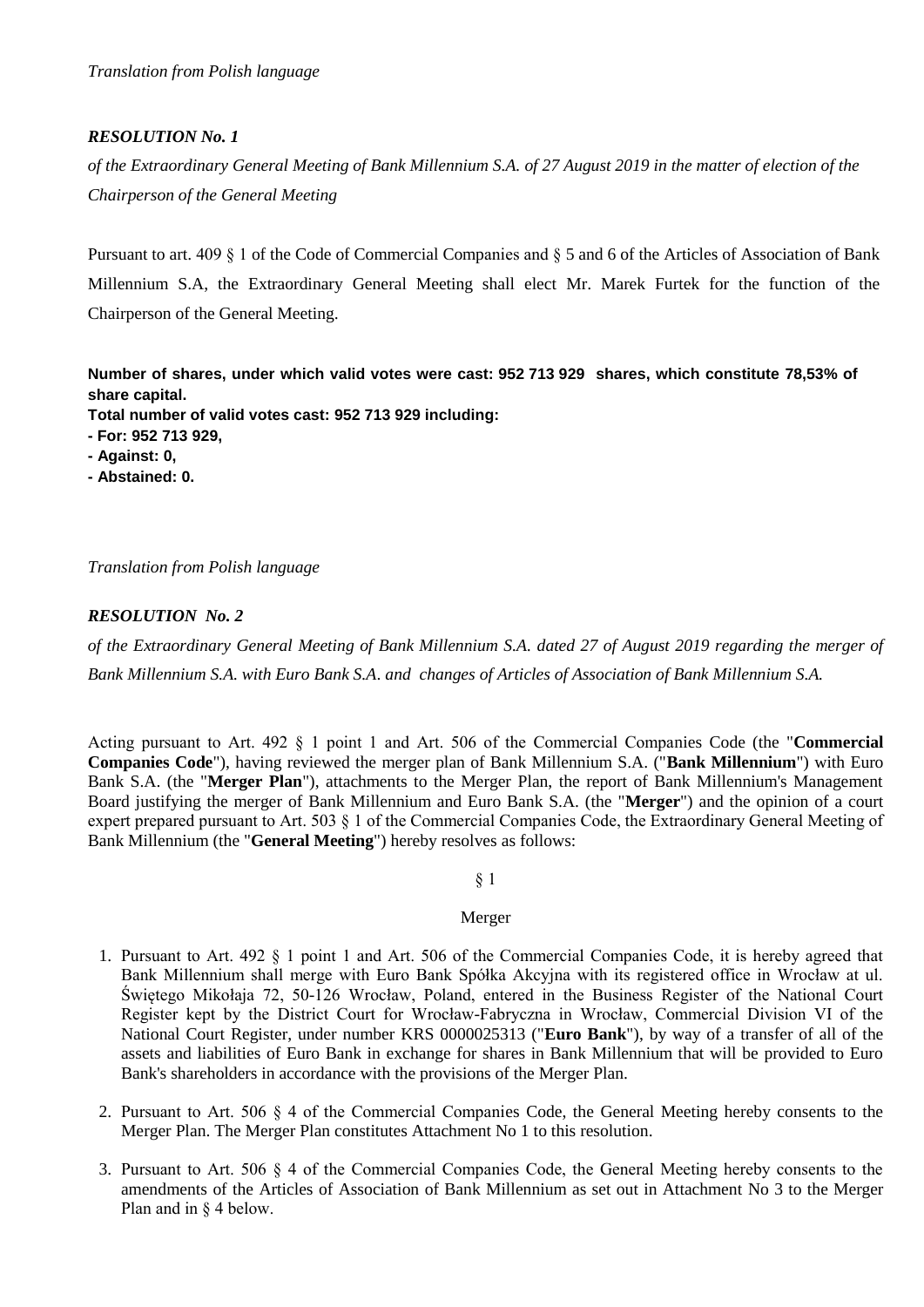#### Merger Shares and Share Exchange Ratio

- 1. In connection with the Merger, Euro Bank's shareholders will receive own shares held by Bank Millennium with a nominal value of PLN 1 each (the "Merger Shares"). Hence, in connection with the Merger, the share capital of Bank Millennium will not be increased.
- 2. The General Meeting hereby approves the Share Exchange Ratio as agreed by the Management Boards of Bank Millennium and Euro Bank, that is 4.1 Merger Shares in exchange for one share of Euro Bank, i.e. 410 (four hundred and ten) Merger Shares will be allotted in exchange for 100 (one hundred) shares of Euro Bank (the "Share Exchange Ratio").
- 3. If the Merger Shares are recorded in the securities accounts of the eligible shareholders of Euro Bank by (and including) the dividend date, referred to in Art. 348 § 4 of the Commercial Companies Code, set for 2020, they will participate in profit as of 1 January 2019, whereas if the Merger Shares are recorded in the securities accounts of the eligible shareholders of Euro Bank after the dividend date, referred to in Art. 348 § 4 of the Commercial Companies Code, set for 2020, the Merger Shares will participate in profit as from 1 January 2020.
- 4. The Merger Shares are ordinary bearer shares and therefore they will not grant any specific rights to the shareholders. Since Bank Millennium is a public company listed on the Giełda Papierów Wartościowych w Warszawie S.A. (the "**Warsaw Stock Exchange**"), the Merger Shares are dematerialised and admitted to trading on a regulated market operated by the Warsaw Stock Exchange.

§ 3.

#### Rules of the Allotment of Shares

- 1. Allocation of the Merger Shares
	- a) The Merger Shares will be allocated to the eligible shareholders of Euro Bank, i.e. shareholders other than Bank Millennium, on the Merger Day. The Merger Shares are the existing dematerialised shares of Bank Millennium, admitted to trading and listed on the regulated market of the Warsaw Stock Exchange, with ISIN code: PLBIG0000016.
	- b) The number of the Merger Shares which will be allocated to each of the eligible shareholders of Euro Bank will be calculated as a product of the number of shares of Euro Bank held by a given shareholder on the Merger Day and a value of the Share Exchange Ratio. The result of the operation described in the preceding sentence will be rounded down to the nearest integer (unless the result itself is an integer).
	- c) A shareholder of Euro Bank who as a result of the rounding down process described above will not receive a fractional part of a Merger Share to which the shareholder was entitled to in accordance with the Share Exchange Ratio, will receive an additional payment in cash (the "**Additional Payment**").
	- d) The Additional Payment will be calculated in accordance with the following formula:

#### $D = U \times A$

where: **D** – means the amount of the Additional Payment, **U** – means the fractional part of the Merger Share that has been rounded down and has not been allocated to the eligible shareholder of Euro Bank, whereas **A** – means the amount that is an arithmetic mean of the volume weighted average daily quoted prices of Bank Millennium's shares on the Warsaw Stock Exchange from 30 (thirty) consecutive Session Days immediately preceding the Merger Day. The amount of the Additional Payment due will be rounded up to 1 grosz (PLN 0.01).

- 2. Rules of delivery of the Merger Shares to the eligible shareholders of Euro Bank
	- a) The Merger Shares will be delivered by way of recording them in the securities accounts of the shareholders of Euro Bank entitled to receive them in the number resulting from the application of the agreed Share Exchange Ratio.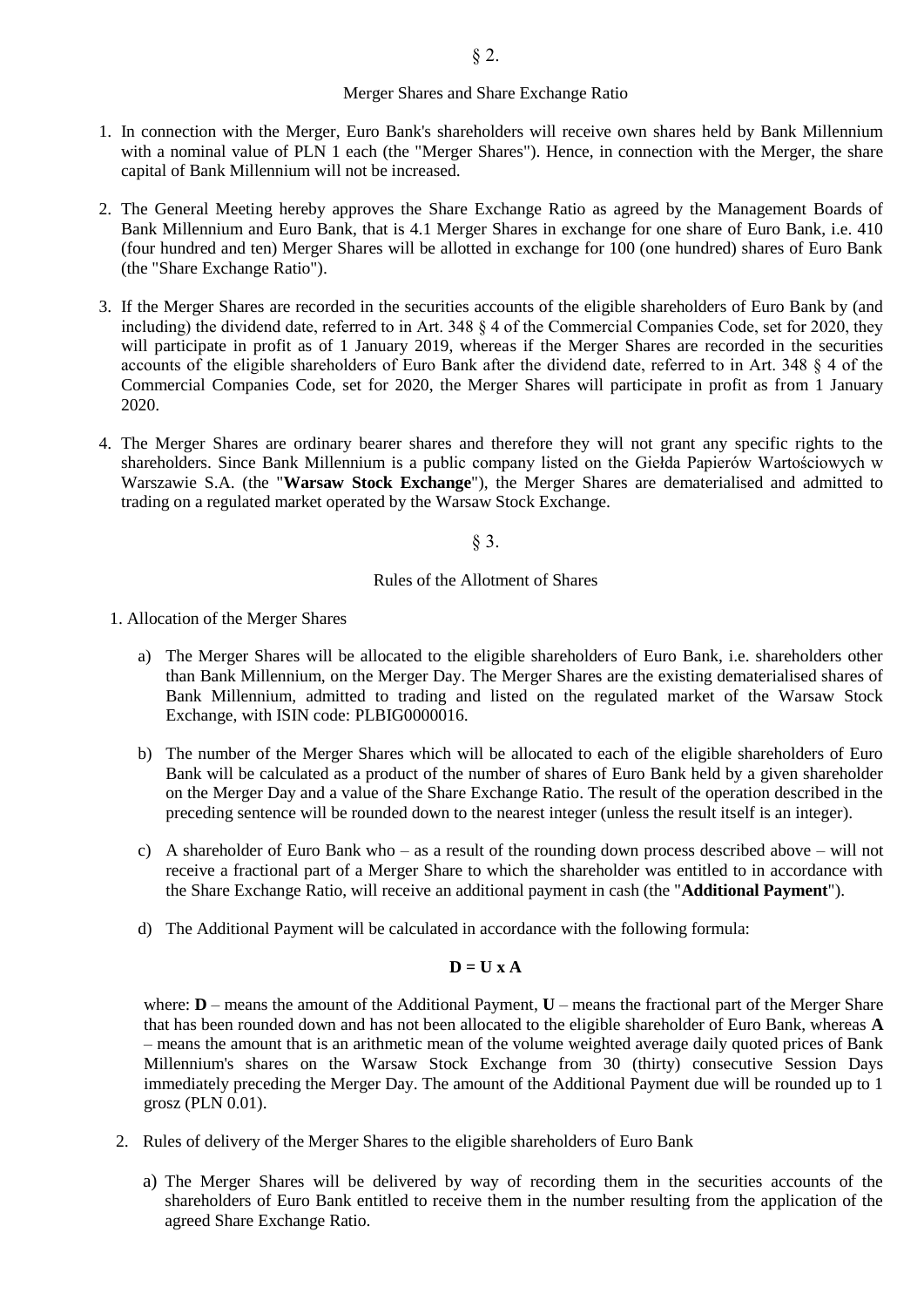- b) Bank Millennium will not issue any new shares in relation to the Merger. The Merger Shares to be allocated and delivered to the eligible shareholders of Euro Bank will be purchased on the Warsaw Stock Exchange in the secondary trading by Millennium Dom Maklerski S.A. under instructions of Bank Millennium issued pursuant to Art. 515 § 2 of the Commercial Companies Code. The Merger Shares will be acquired following the general meetings of both of the Banks adopt resolutions approving the Merger.
- c) Therefore, in order for Bank Millennium to take actions necessary for the delivery of the Merger Shares, the eligible shareholders of Euro Bank are requested to provide Millennium Dom Maklerski S.A. with information on numbers of securities accounts in which the Merger Shares are to be recorded and numbers of related cash accounts to which the amounts of Additional Payments can be transferred if they are due under the agreed Share Exchange Ratio and the rules of determination of Additional Payments set out in point 6.1 of the Merger Plan. The information provided should be appropriately probable and should indicate the name and surname, address, telephone number, ID number and PESEL number of the authorized shareholder of the Euro Bank who is the holder of the above-mentioned accounts.
- d) The information referred to in the preceding paragraph should be provided to the following correspondence addresses:

**Millennium Dom Maklerski S.A.** ul. Stanisława Żaryna 2a 02-593 Warszawa, Poland With an annotation: **Delivery of the Merger Shares**

copy to:

## **Bank Millennium S.A.** ul. Stanisława Żaryna 2a 02-593 Warszawa, Poland With an annotation: **Delivery of the Merger Shares**

along with a copy sent by e-mail to the following addresses: fuzja@millenniumdm.pl and fuzja@bankmillennium.pl

§ 4

Consent for the proposed amendments of the Articles of Association of Bank Millennium

Pursuant to Art. 506 § 4 of the Commercial Companies Code, the General Meeting hereby consents to the following amendments of the Articles of Association of Bank Millennium and in accordance with art. 430 § 1 of the Commercial Companies Code, decides to change the Articles of Association of Bank Millennium in this respect by:

## 1. **clause 4) sec. 1 in § 5 shall have the following new wording:**

*"4) issuing and confirming bank guarantees and opening and confirming letters of credit,",*

## 2. **clause 16) sec. 1 in § 5 shall have the following new wording:**

*"16) intermediating in money transfers and settlements in foreign exchange dealings, including settling operations related to payment cards in foreign exchange dealings,",*

### 3. **letter b/ in clause 14) sec. 2 in § 5 shall have the following new wording:**

*"b/ exercising the function of a depositary of pension and investment funds, managing securitised debts of securitisation funds,"*

Please note that the scope of amendments of the Articles of Association of Bank Millennium has been changed vs. the draft published on 7 June 2019 on the Bank Millennium website: [https://www.bankmillennium.pl/o-](https://www.bankmillennium.pl/o-banku/relacje-inwestorskie/raporty-biezace/-/r/26915979)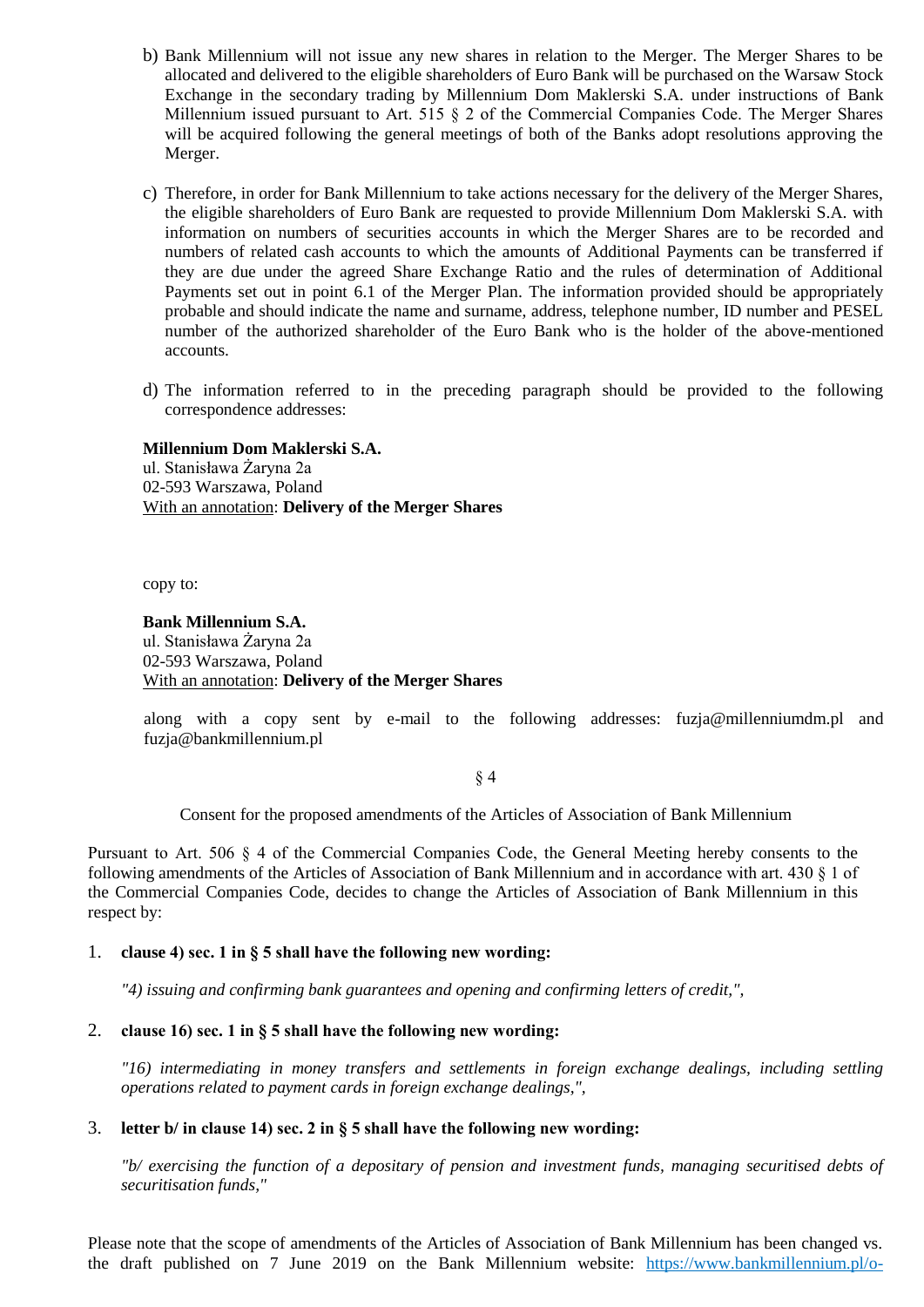[banku/relacje-inwestorskie/raporty-biezace/-/r/26915979,](https://www.bankmillennium.pl/o-banku/relacje-inwestorskie/raporty-biezace/-/r/26915979) constituting an attachment to the Merger Plan of 6 June 2019 as regards the planned amendment of § 5 section 2 item 14) sub-item b/, from which the wording "*as well as conducting canvassing under the Act on Organisation and Functioning of Pension Funds"* due to reservations raised in this respect by Polish Financial Supervision Authority.

## § 5

### Authorisations

The Supervisory Board of Bank Millennium, pursuant to § 17 sec. 2 point 5) of the Articles of Association of Bank Millennium will determine, after the Merger has been registered by a relevant registry court, the consolidated text of the Articles of Association of Bank Millennium, taking into account the amendments arising under the provisions hereof.

### § 6

### Final provisions

This resolution enters into force upon its adoption, whereas the Merger will be effected only after all required regulatory consents and approvals related to the Merger have been obtained, including:

- (a) the consent for the Merger of the Financial Supervision Authority (*Komisja Nadzoru Finansowego;* the "**KNF**"), pursuant to the provisions of Art. 124 Section 1 of the Banking Law; and
- (b) the KNF's consent for the amendments of the Articles of Association of Bank Millennium, pursuant to the provisions of Art. 34 section 2 of the Banking Law.

**Number of shares, under which valid votes were cast: 952 713 929 shares, which constitute 78,53% of share capital.**

**Total number of valid votes cast: 952 713 929 including:**

- **- For: 952 713 909,**
- **- Against: 0,**
- **- Abstained: 20.**

*Translation from Polish language*

## *RESOLUTION No. 3*

*of the Extraordinary General Meeting of Bank Millennium S.A. of 27 August 2019 in the matter of changes in Bank Millennium S.A. Articles of Association not related to the merger with Euro Bank S.A.*

Pursuant to art. 430 § 1 of the Code of Commercial Companies and § 8 sect. 2 item 1 of the Articles of Association of Bank Millennium S.A. ("the Bank"), the Extraordinary General Meeting resolves as follows:

#### § 1

In the Articles of Association of the Bank the following changes shall be introduced:

 $1/\S$  5 sect. 1 item 17) shall read:

- *"17) provision of the following payment services:*
	- *a/ accepting cash deposits and withdrawing cash from a payment account and all actions necessary for the operation of the account (art. 3 section 1 item 1 of the Payment Services Act),*
	- *b/ execution of payment transactions, including the transfer of funds to a payment account with the user's provider or with another account provider (art. 3 section 1 item 2 of the Payment Services Act):*

*- by performing direct debit services, including one-off direct debits,*

- *- with the use of a payment card or similar payment instrument,*
- *- through the execution of transfer order services, including standing orders,*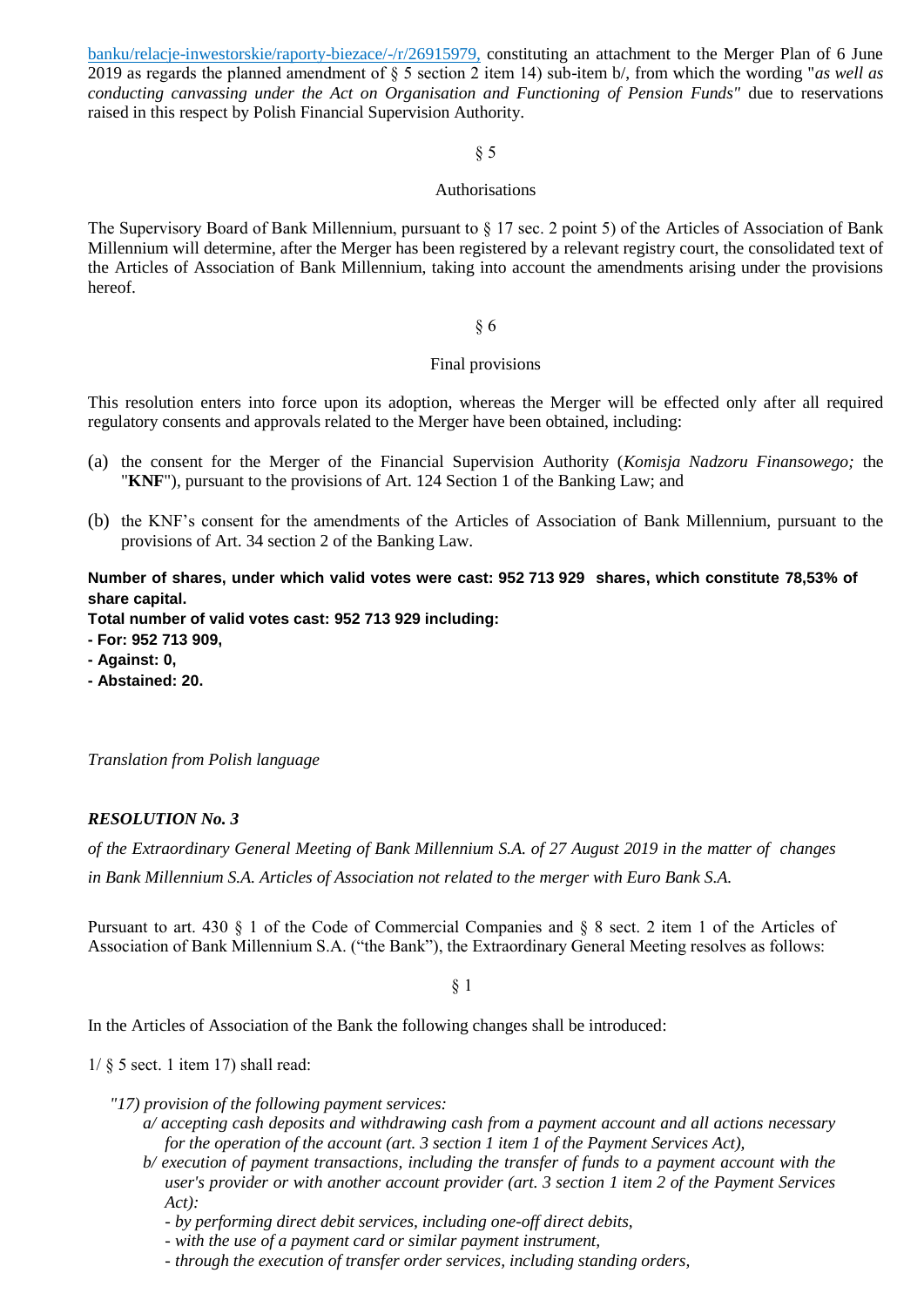- *c/ execution of the payment transactions listed in subitem b/, debiting the amount of money made available to the user on account of a loan (art. 3 section 1 item 3 of the Payment Services Act),*
- *d/ issuing payment instruments (art. 3 section 1 item 4 of the Payment Services Act),*
- *e/ enabling the acceptance of payment instruments and the execution of payment transactions initiated by the payer's payment instrument by or through the merchant, consisting in particular in the handling of authorisations, sending to the issuer of a payment instrument or payment systems of payment orders of the payer or merchant, aimed at transferring funds due to the merchant, except for activities consisting in clearing and settling these transactions within the payment system in the meaning of the Settlement Finality Act (acquiring) (art. 3 section 1 item 5 of the Payment Services Act),*
- *f/ provision of the service of initiating a payment transaction (art. 3 section 1 item 7 of the Payment Services Act),*
- *g/ provision of account information access service (art. 3 section 1 item 8 of the Payment Services Act),"*
- $2/\xi$  5 sect. 2 item 14) subitem a/ shall read:
	- *"a/ rendering intermediation services to investment fund companies and investment funds, to the extent defined in the Act on Investment Funds and managing alternative investment funds,"*
- $3/\text{ in } \S$  5 sect. 2 item 14) the subitem d/ in following wording shall be added:
	- *"d/ performing the function of agent of an issue of securities in the meaning of the Act on Trading in Financial Instruments,"*
- 4/ § 5 sect 2 item 26) shall read:
	- *"26) activities from the scope of actions performed on the basis of art. 70 sect. 2 of the Act on Trading in Financial Instruments, consisting in:*
		- *a/ accepting and sending orders for purchase or sale of financial instruments,*
		- *b/ carrying out orders, mentioned in sub-item a/, on the account of the party placing the order, c/ purchasing or selling financial instruments on own account,*
		- *d/ investment advice,*
		- *e/ offering financial instruments,*
		- *f/ providing services under agreements concluded on investment and service sub-issues or concluding and implementing other agreements of similar nature, if they relate to financial instruments,"*

§ 2

Supervisory Board of the Bank, pursuant to  $\S 17$  sect. 2 item 5 of the Articles of Association of the Bank, will determine the uniform text of the Articles of Association taking into account the amendments arising under the provisions of § 1 of this Resolution.

§ 3

The Resolution shall come into force as of the day of its adoption.

**Number of shares, under which valid votes were cast: 952 713 929 shares, which constitute 78,53% of share capital.**

**Total number of valid votes cast: 952 713 929 including:**

- **- For: 952 713 929,**
- **- Against: 0,**
- **- Abstained: 0.**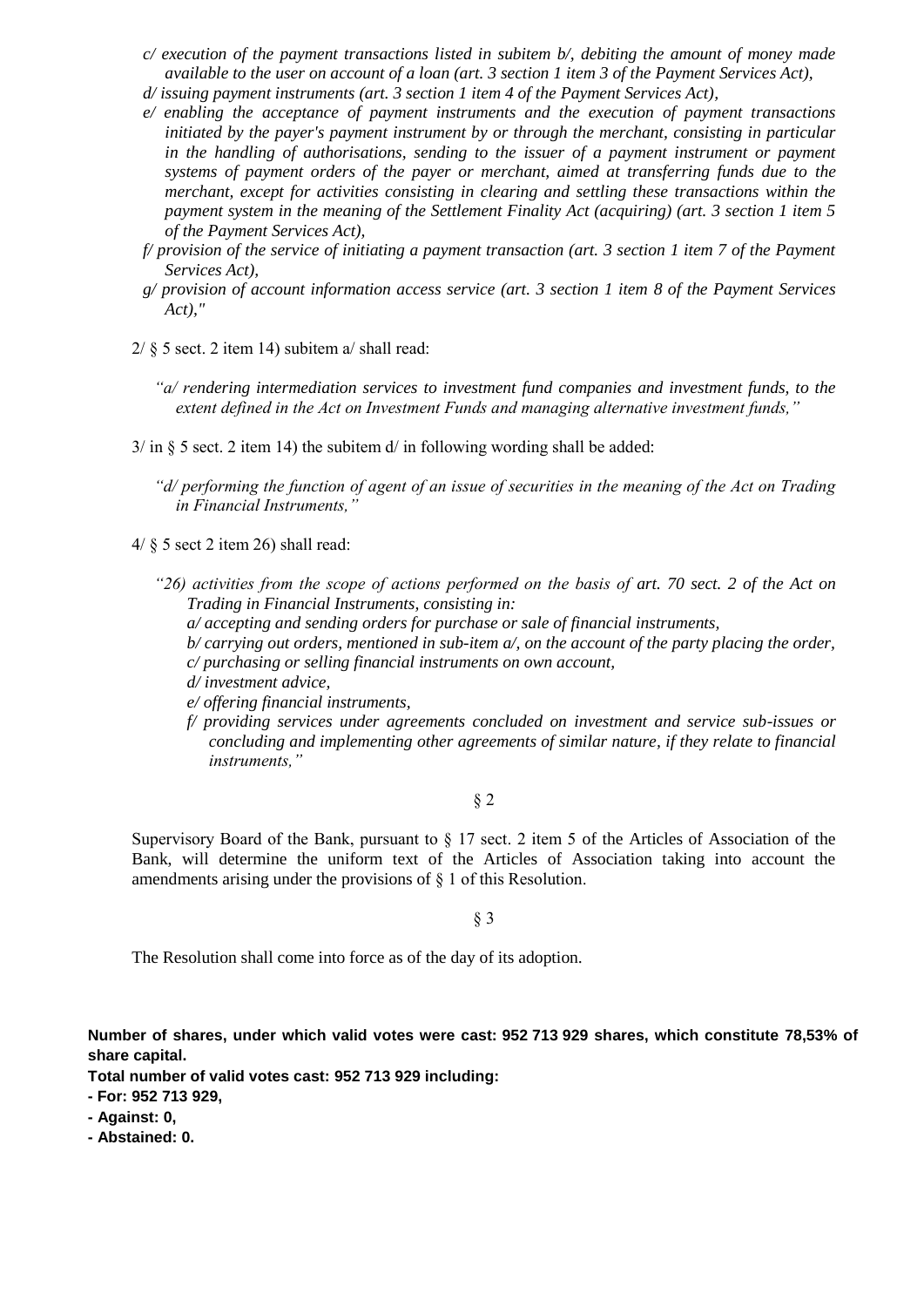## *RESOLUTION No. 4*

*of the Extraordinary General Meeting of Bank Millennium S.A. of 27 August 2019 in the matter of establishment of an incentive programme and determination of rules governing its implementation, authorisation of the Company Management Board to acquire own shares in order to implement the incentive programme, and establishment of reserve capital allocated to acquisition of such shares*

The Extraordinary Meeting of Shareholders of Company under the name of Bank Millennium Spółka Akcyjna having its head office in Warsaw ("**Company**", "**Bank**") - acting pursuant to : (i) art. 362 § 1 pt. 8) of the Commercial Companies Code  $(\text{CCCC''})$  in connection with art. 362 § 2 CCC, and including art. 5 Regulation (EI) No. 596/2014 of the European Parliament and of the Council on market abuse and repealing Directive 2003/6/EC of the European Parliament and of the Council and Commission Directives 2003/124/EC, 2003/125/EC and 2004/72/EC (O. J. EU. L. 2014.173.1 as amended) ("**Regulation MAR**") and art. 2-4 of the Commission Delegated Regulation (EU) no. 2016/1052 of 8 March 2016 supplementing Regulation MAR with regard to regulatory technical standards applicable to buy-back programmes and stabilisation measures (O. J. EU. L. 2016.173.34 as amended) ("**Standard**"), (ii) art. 362 § 2 pt. 3) in connection with art. 369 § 4 and 5 CCC, and (iii) § 8 sec. 2 pt. 8) of the Company Articles of Association – shall, hereby, resolve to, as follows:

## **§ 1**

### **Establishment of the Incentive Programme**

- 1. The incentive programme ("Incentive Programme") shall be established to compensate eligible persons earlier identified as having significant impact upon the risk profile ("Risk Takers"): (i) at the Bank and subsidiaries being part of the capital group created by the Bank that are subject to consolidation, to which relevant provisions impose an obligation to introduce separate remuneration policies for persons having material impact on the risk profile of the institution **(the "Group"),** including (ii) company under the name of Euro Bank Spółka Akcyjna having head office located in Wroclaw ("**Euro Bank**"), prior to transaction of merger of the two companies (the "**Transaction**"), i.e. The Bank as acquiring company and Euro Bank as acquired company. Under the Incentive Programme, the Risk Takers shall have an option to acquire Company own shares which are shares admitted to public trading on regulated market – main floor maintained by the Giełda Papierów Wartościowych w Warszawie S.A. [Warsaw Stock Exchange] ("**WSE**"), bearer shares paid up in full of the nominal value of 1,00 PLN each ("**Own Shares**"), at terms and conditions stipulated hereunder.
- 2. Terms and conditions of the Incentive Programme are intended to ensure uniform rules governing compensation and equal treatment of all Risk Takers – both employed in the Bank prior to the Transaction and persons identified as Risk Takers in Euro Bank, irrespective of relevant basis of employment (performance of work).

# **§ 2 Incentive Programme Principles**

The Incentive Programme may be implemented in accordance with the following principles:

- 1) The Company, during the Incentive Programme validity, shall acquire, via selected investment firm, Own Shares;
- 2) the Own Shares shall be acquired under authorisation granted to the Bank Management Board by the General Meeting of the Bank ("GMS") in accordance with art. 362  $\S$  1 pt. 8) of the CCC;
- 3) acquisition of Own Shares shall be financed from the proceeds of the Company's reserve capital established for this purpose in accordance with art. 362 § 2 pt. 3 CCC;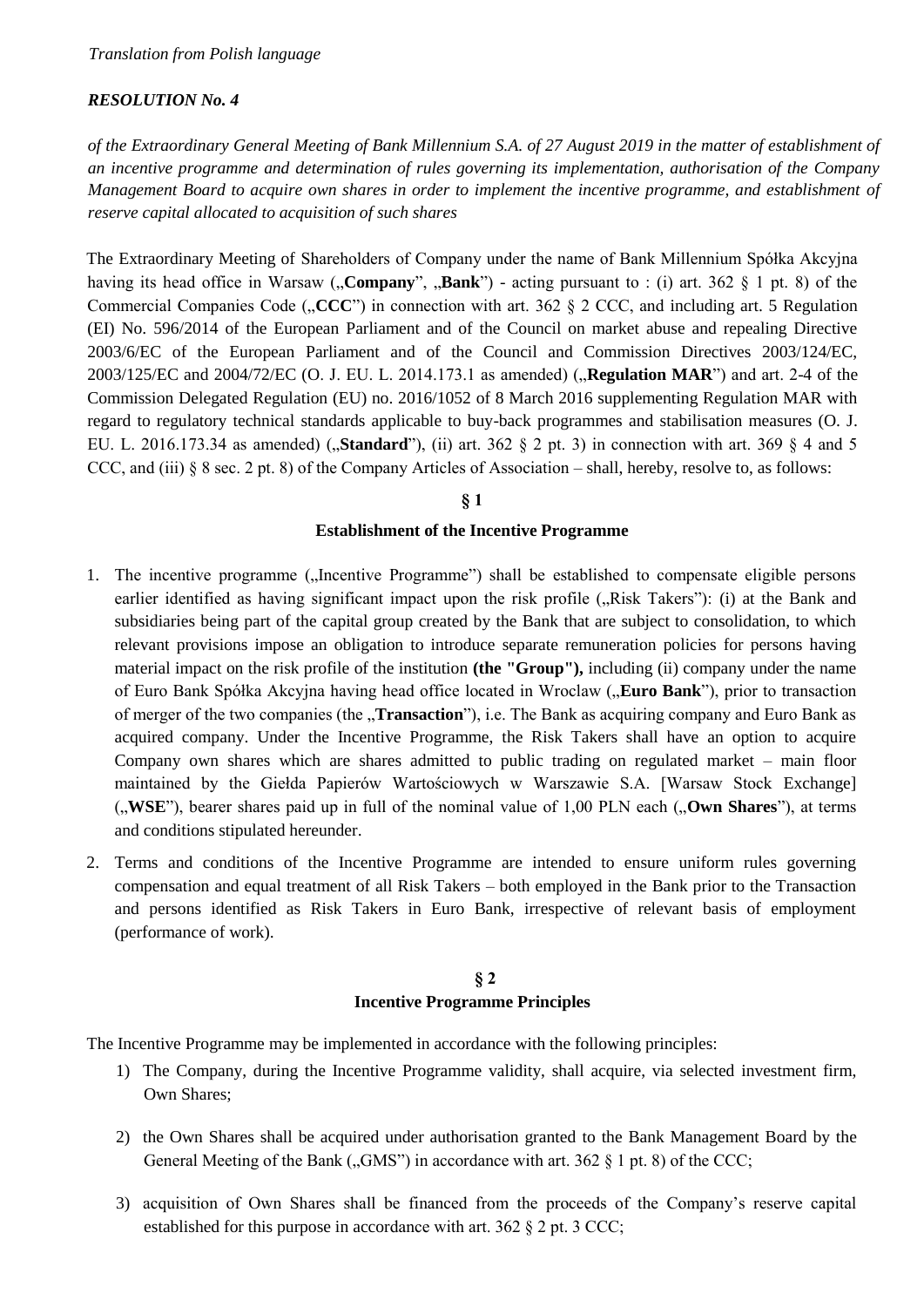4) Shares acquired by the Company shall be offered to the Risk Takers free-of-charge as a component of variable remuneration in keeping with the principles governing compensation of Risk Takers as effective in the Bank during the Incentive Programme validity.

# **§ 3**

# **Term of the Incentive Programme**

The Incentive Program will be implemented within the term ("Term of the Incentive Programme"):

- 1) from January 1, 2020 to the end of December 31, 2023 with respect to the Not Deferred Part of variable remuneration, and
- 2) from January 1, 2021 until the end of December 31, 2026 with respect to the Deferred Part of variable remuneration.

# **§ 4**

## **Participants to the Incentive Programme**

- 1. Persons eligible to participate in the Incentive Programme may be, exclusively the persons having obtained the Risk Taker status (all of them or within a specific group of Risk Takers) in effect of identification performed in keeping with relevant regulations and rules adopted in the Group.
- 2. The total number of Risk Takers shall not exceed 149.
- 3. Members of the Bank Supervisory Board shall not be eligible to participate in the Incentive Programme.

# **§ 5**

## **Interim provisions**

- 1. Incentive Programme may replace principles governing compensation of Risk Takers effective before the Term of the Incentive Programme, in line with the following assumptions:
	- 1) the deferred part of variable remuneration granted prior to the Term of Incentive Programme, to which acquisition rights have been obtained during the Term of Incentive Programme shall be paid out within the Incentive Programme, with applying point 2 below;
	- 2) from the beginning of the Term of Incentive Programme no rights shall be granted with respect to neither the not deferred part and the deferred part of variable remuneration, with use of the phantom share financial instrument ("Phantom Share").
- 2. For the conversion of Phantom Shares into Own Shares, the parity of one Own Share will be used in exchange for one Phantom Share.
- 3. The Incentive Programme may replace existing rules governing compensation of Euro Bank's Risk Takers, as effective prior to the Transaction.
- 4. In case the Bank were to be obliged to apply principles of remuneration for Euro Bank Risk Takers, as effective prior to the Transaction, the Bank Supervisory Board shall - without prejudice to acquired rights adopt resolution on financial instrument to be applied in a given accounting year in accordance with §23 sec. 5 of the Policy governing compensation of "identified employees" of Euro Bank in the version in force at the time of adoption of this resolution.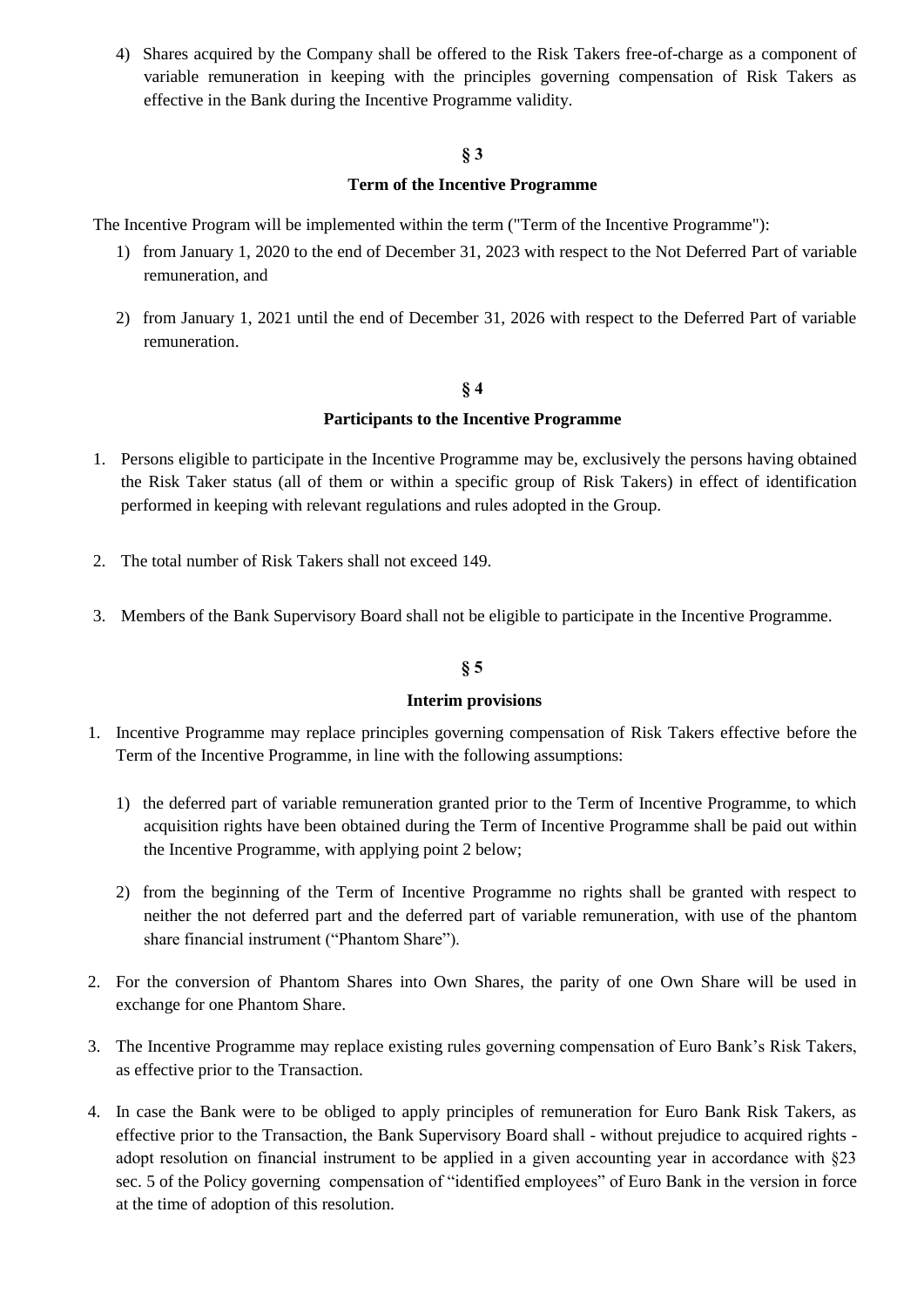## **Acquisition of own shares**

The Company Management Board shall be, hereby, authorised to acquire Own Shares in accordance with the following conditions:

- 1) Own Shares shall be acquired for exclusive purpose of implementation, by the Company, of its obligations under the Incentive Programme;
- 2) Own Shares acquired by the Company shall be, pursuant to Risk Taker compensation policy effective in the Company, designated for free-of-charge acquisition, in appropriate numbers, by identified Risk Takers during the Term of Incentive Programme;
- 3) total amount that may be allocated by the Company to acquisition of Own Shares, together with relevant costs of acquisition, shall not exceed 30 000 000 PLN (in words: thirty million) PLN, matching the value of reserve capital referred to in § 7. section 1 below;
- 4) The Company shall have the right to acquire, in total, no more than 6 000 000 (in words: six million) Own Shares representing 0,5% of the total number of votes and constituting 0,5 % of the Company share capital, albeit in each case the total nominal value of acquired Own Shares shall not exceed 3% of the Company share capital as on the date hereof, taking account also of the nominal value of remaining (acquired earlier) Own Shares which were not disposed of or redeemed by the Company;
- 5) Own Shares shall be acquired via investment firm selected for this purpose and gradually as required by the obligation to allocate remuneration to specific Risk Takers in the form of Own Shares during the Term of Programme;
- 6) price of each Own Share may not be: (i) lower than 5 PLN (in words: five) PLN and (ii) higher than 16 PLN (in words: sixteen) PLN, subject to the price per one Own Share being determined in line with art. 5 of the Regulation MAR and the Standard;
- *7)* authorisation granted to the Management Board to acquire Own Shares shall cover the period from 1 January 2020 to 31 December 2025, subject to the provision that acquisition of Own Shares may commence not earlier than after issue, upon the Company's request, of the Polish Financial Supervision Authority's permit to acquire Own Shares under [art. 77](https://sip.lex.pl/#/document/68336066?unitId=art(77)&cm=DOCUMENT) and [78](https://sip.lex.pl/#/document/68336066?unitId=art(78)&cm=DOCUMENT) of the Regulation (EU) no. 575/2013 of the European Parliament and of the Council of 26 June 2013 on prudential requirements for credit institutions and investment firms and amending regulation (UE) no. 648/2012; (Dz.U.UE.L.2013.176.1 as amended.);
- 8) The Management Board shall publish detailed information regarding acquisition of Own Shares, taking account of requirements of the Regulation MAR and the Standard and shall inform the General Meeting on execution hereof, pursuant to art. 363 § 1 CCC;
- 9) The Management Board, at its own discretion, and acting in the best interest of the Company may:
	- a) conclude the acquisition of Own Shares prior to conclusion due date referred to in point 7) above or prior to exhaustion of all funds allocated to finance the said acquisition; or
	- b) resign from acquiring Own Shares, in part or in full; or
	- c) at any time desist from execution hereof.